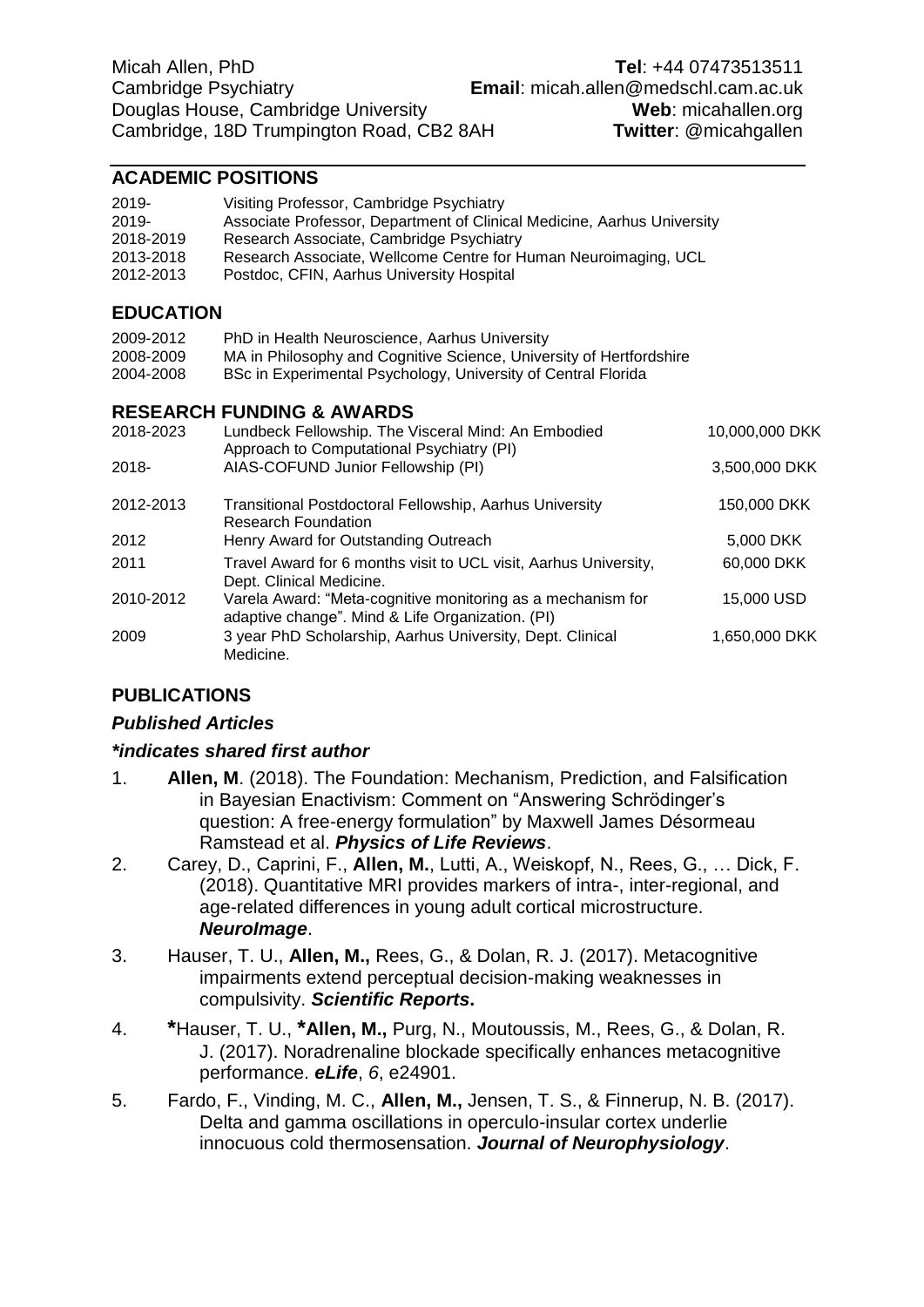- 6. Fardo, F., Auksztulewicz, R., **Allen, M.,** Dietz, M. J., Roepstorff, A., & Friston, K. J. (2017). Expectation violation and attention to pain jointly modulate neural gain in somatosensory cortex. *NeuroImage*.
- 7. \***Allen, M., \***Frank, D., Glen, J. C., Fardo, F., Callaghan, M. F., & Rees, G. (2017). Insula and somatosensory cortical myelination and iron markers underlie individual differences in empathy. *Scientific Reports*, *7*, 43316**.**
- 8. **Allen, M.,** Glen, J. C., et al (2017). Metacognitive ability correlates with hippocampal and prefrontal microstructure. *NeuroImage*, *149*, 415–423. **[4 citations].**
- 9. Kumar, S., Tansley-Hancock, O., Sedley, W., Winston, J. S., Callaghan, M. F., **Allen, M.,** … Griffiths, T. D. (2017). The Brain Basis for Misophonia. *Current Biology*, *27*(4), 527–533. [**15 citations].**
- 10. **Allen, M.,** Frank, D., Schwarzkopf, D. S., Fardo, F., Winston, J. S., Hauser, T. U., & Rees, G. (2016). Unexpected arousal modulates the influence of sensory noise on confidence. *eLife*, *5*, e18103. **PMCID: PMC5079750. [28 citations].**
- 11. **Allen, M.,** & Friston, K. J. (2016). From cognitivism to autopoiesis: towards a computational framework for the embodied mind. *Synthese*, 1–24. **[22 citations]**.
- 12. **Allen, M.,** Fardo, F., Dietz, M. J., Hillebrandt, H., Friston, K. J., Rees, G., & Roepstorff, A. (2016). Anterior insula coordinates hierarchical processing of tactile mismatch responses. *NeuroImage*, *127*, 34–43. **[28 citations].**
- 13. Gallagher, S., & **Allen, M.** (2016). Active inference, enactivism and the hermeneutics of social cognition. *Synthese*, 1–22. **[18 citations].**
- 14. Fardo, F., **Allen, M.,** Jegindø, E.-M. E., Angrilli, A., & Roepstorff, A. (2015). Neurocognitive evidence for mental imagery-driven hypoalgesic and hyperalgesic pain regulation. *NeuroImage*, *120*, 350–361. **[9 citations]**
- 15. **Allen, M.,** Smallwood, J., Christensen, J., Gramm, D., Rasmussen, B., Gaden Jensen, C., … Lutz, A. (2013). The balanced mind: the variability of task-unrelated thoughts predicts error-monitoring. *Frontiers in Human Neuroscience*, *7*. **[46 citations]**
- 16. **Allen, M.,** Dietz, M., Blair, et al. (2012). Cognitive-Affective Neural Plasticity following Active-Controlled Mindfulness Intervention. *Journal of Neuroscience*, *32*(44), 15601–15610**. [160 citations].**
- 17. Tylen, K., **Allen, M.,** Hunter, B. K., & Roepstorff, A. (2012). Interaction vs. observation: distinctive modes of social cognition in human brain and behavior? A combined fMRI and eye-tracking study. *Frontiers in Human Neuroscience*, *6*. **[30 citations]**
- 18. Ma, Y., Bang, D., Wang, C., **Allen, M.,** Frith, C., Roepstorff, A., & Han, S. (2012). Sociocultural patterning of neural activity during self-reflection. *Social Cognitive and Affective Neuroscience*, nss103. **[63 citations]**
- 19. **Allen, M.,** & Williams, G. (2011). Consciousness, Plasticity, and Connectomics: The Role of Intersubjectivity in Human Cognition. *Frontiers in Psychology*, *2*. **[38 citations].**

### *Preprints*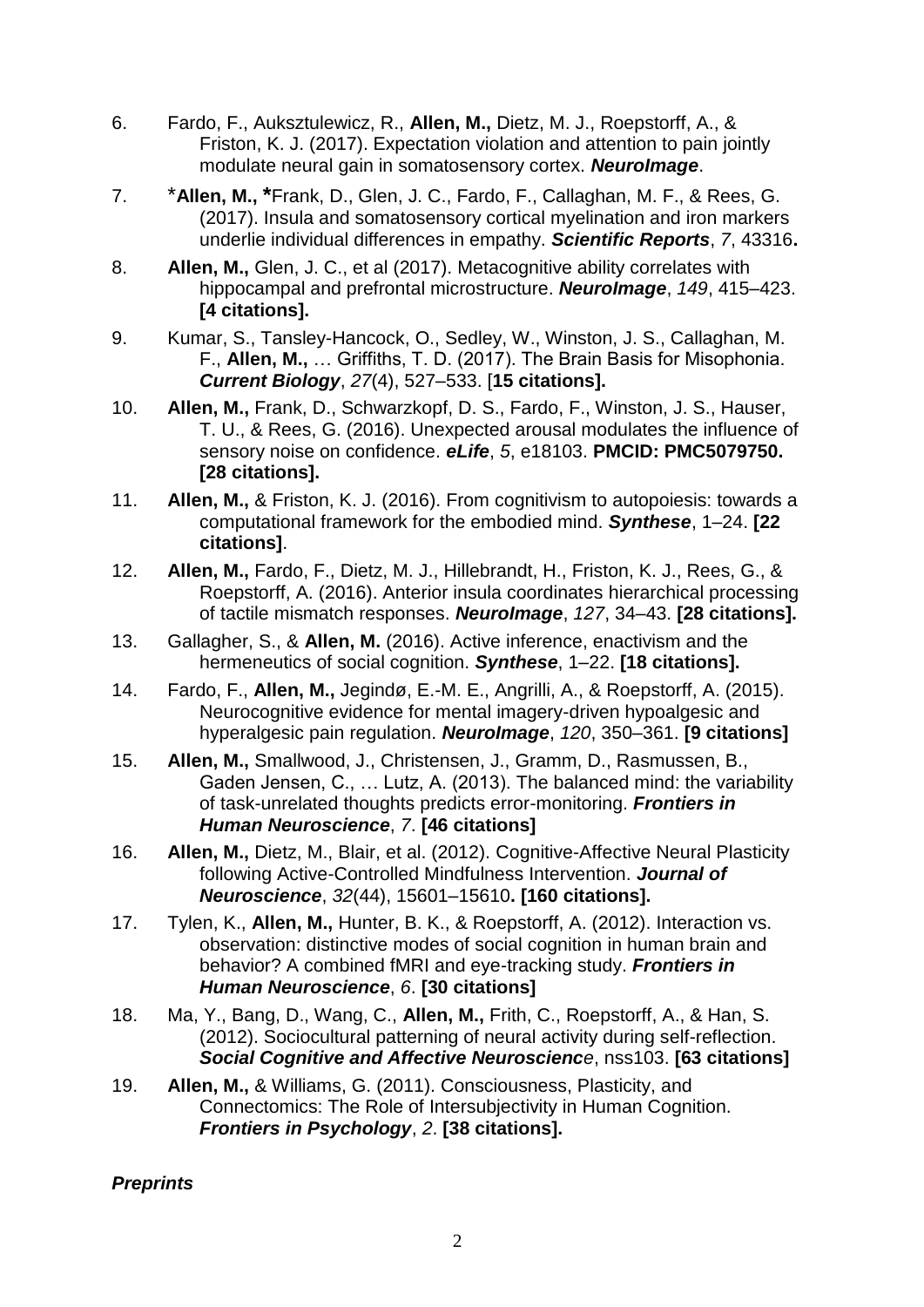- 1. **Allen, M.,** Fardo, F., Dietz, M., Hillebrandt, H. F., Rees, G., & Roepstorff, A. (2015). Evidence for embodied predictive coding: the anterior insula coordinates cortical processing of tactile deviancy. Preprint. *PeerJ*. <https://peerj.com/preprints/1203>
- 2. Carey, D., Caprini, F., **Allen, M.,** et al**.** . (2017). Quantitative MRI Provides Markers Of Intra-, Inter-Regional, And Age-Related Differences In Young Adult Cortical Microstructure. Preprint. *bioRxiv*, 139568. <https://doi.org/10.1101/139568>

# *Book Chapters*

- 1. Allen, M., & Manos Tsakiris. (In Press). The Body as First Prior: Interoceptive Predictive Processing and the Primacy of Self-Models. In *M. Tsakiris & H.D. Preeset (Eds.), The Interoceptive Mind: from Homeostasis to Awareness*. Oxford, UK: Oxford University Press.
- 2. Tylén, K., & Allen, M. (2009). Interactive sense-making in the brain. In *Enacting Intersubjectivity: Paving the Way for a Dialogue Between Cognitive Science, Social Cognition and Neuroscience*, 224-241. **[6 citations].**

# *INVITED PRESENTATIONS (SELECTED)*

*20+ invited lectures at international symposia and conferences*

- 1. Allen, M. *Towards in vivo histology. Mapping inter-individual differences in brain microstructure.* Symposium. Cardiff University Brain Imaging Centre. Cardiff University, Cardiff, UK. 2017.
- 2. Allen, M. *Towards a Computational Embodied Mind: How Interoceptive Predictions Shape Visual Awareness*. Interacting Minds in Collaboration. Interacting Minds Centre, Aarhus University, Aarhus, Denmark. 2017.
- 3. Allen, M. *Embodied predictive coding and metacognitive awareness*. Association for the Scientific Study of Consciousness. Symposium. Buenos Aires, Argentina, 2016.
- 4. Allen, M. *A brief introduction to predictive coding*. Seminar, Psychology Department, York University, York, UK. 2016.
- 5. Allen, M. *How the body shapes the mind: a predictive coding approach to embodied metacognition*. Seminar, Cambridge University, Department of Psychology. Cambridge, UK. 2016.
- 6. Allen, M. *Prediction, Interoception, and Metacognition*. Symposium. Hearing The Voices: Prediction and Hallucination Workshop, Durham University, Durham, UK. 2016.
- 7. Allen, M. *Gain control and feelings of confidence – an embodied predictive coding approach*. Seminar at Amsterdam Brain and Cognition Unit, Amsterdam University, 2016.
- 8. Allen, M. *Confidence as global gain: mapping the cognitive, physiological, and neural impact of sensory noise.* Seminar at UCL Psychology Department, UCL, London, UK. 2016.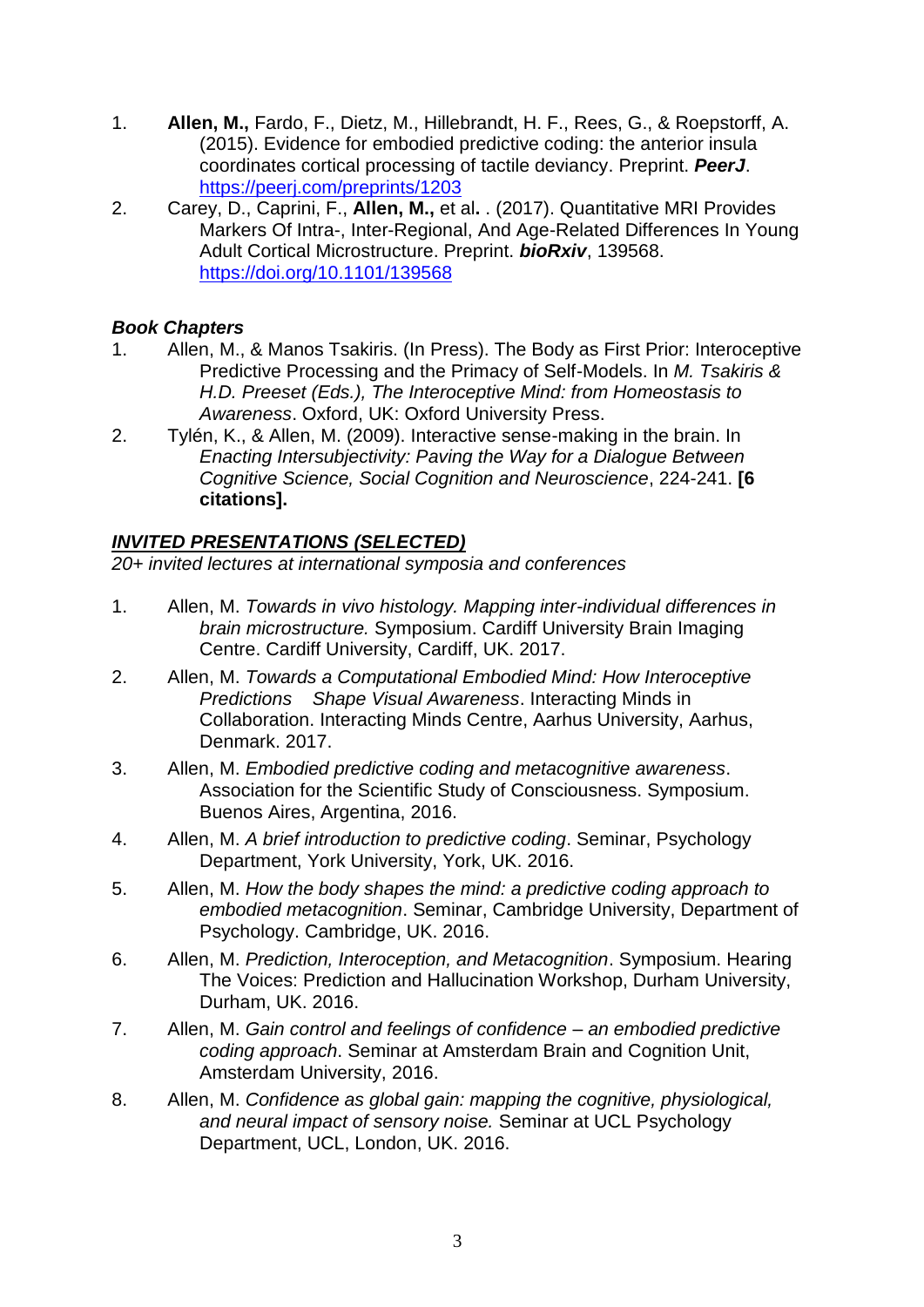- 9. Allen, M. *What can the brain reveal about consciousness?*. Public lecture. Edinburg Science Festival 2015.
- 10. Allen, M. *Introspective inference? A Bayesian Approach to Embodied Self-Awareness*. Invited 'Connex' Seminar, Université Libre de Bruxelles, Brussels, Belgium. 2015.

# *TEACHING AND SUPERVISION Invited Student Lectures*

- 1. Allen, M. "Introspection & Metacognition". Guest Lectures at the Undergraduate Certificate Course in Cognitive Psychology. Cambridge Institute of Continuing Education. 2017.
- 2. Allen, M. "Towards an embodied cognitive neuroscience". Current Issues in Cognitive Neuroscience II: Elaborative & Adaptive Processes. ICN Cognitive Neuroscience MSc Seminar, 2017.
- 3. Allen, M. "An embodied predictive coding approach to metacognitive awareness." ICN Cognitive Neuroscience MSc Seminar, 2016.
- 4. Allen, M. "Embodiment and Meta-Representation: A Computational Neuroscience Approach". Aarhus University BSc in Cognitive Science Seminar, 2016.

# *Student Supervision*

- 1. Thomas Schaffhauser. *A stochastic detection and retrieval model for the study of metacognition*. Dual MSc thesis in Brain and Mind Sciences at UCL. 2016-2017.
- 2. Darya, Frank. *Arousal induced biases in metacognitive confidence*. MSc thesis in Cognitive Neuroscience, Institute of Cognitive Neuroscience, UCL. 2015-2016.
- 3. Maria Niedernrhuber. *Neural mechanisms of attention and expectation in chronic pain*. Co-supervised PhD thesis in Cognitive Neuroscience with Dr. Tristan Bekinschtein. Cambridge University. 2016-2018.
- 4. Calum Glen. *Noise-induced bias in metacognition*. Supervised research assistant. Institute of Cognitive Neuroscience, UCL. 2015-2016.
- 5. Daniel Gramm Christensen. *Neuroplasticity and cognitive-affective training.*  Supervised Research Assistant. Aarhus University. 2011-2012.
- 6. Beinta M. Rasmussen. *Neuroplasticity and cognitive-affective training.*  Supervised Research Assistant. Aarhus University. 2011-2012.
- 7. Joanna Christensen. *Neuroplasticity and cognitive-affective training*. Supervised MSc thesis. Msc in Biomedical Engineering, Aarhus University. 2011-2012.
- 8. Jesper Meyhoff Jensen. *Neuroplasticity and cognitive-affective training*. Supervised MSc thesis. Msc in Biomedical Engineering. Aarhus University. 2011-2012.

# *PROFESSIONAL ACTIVITIES*